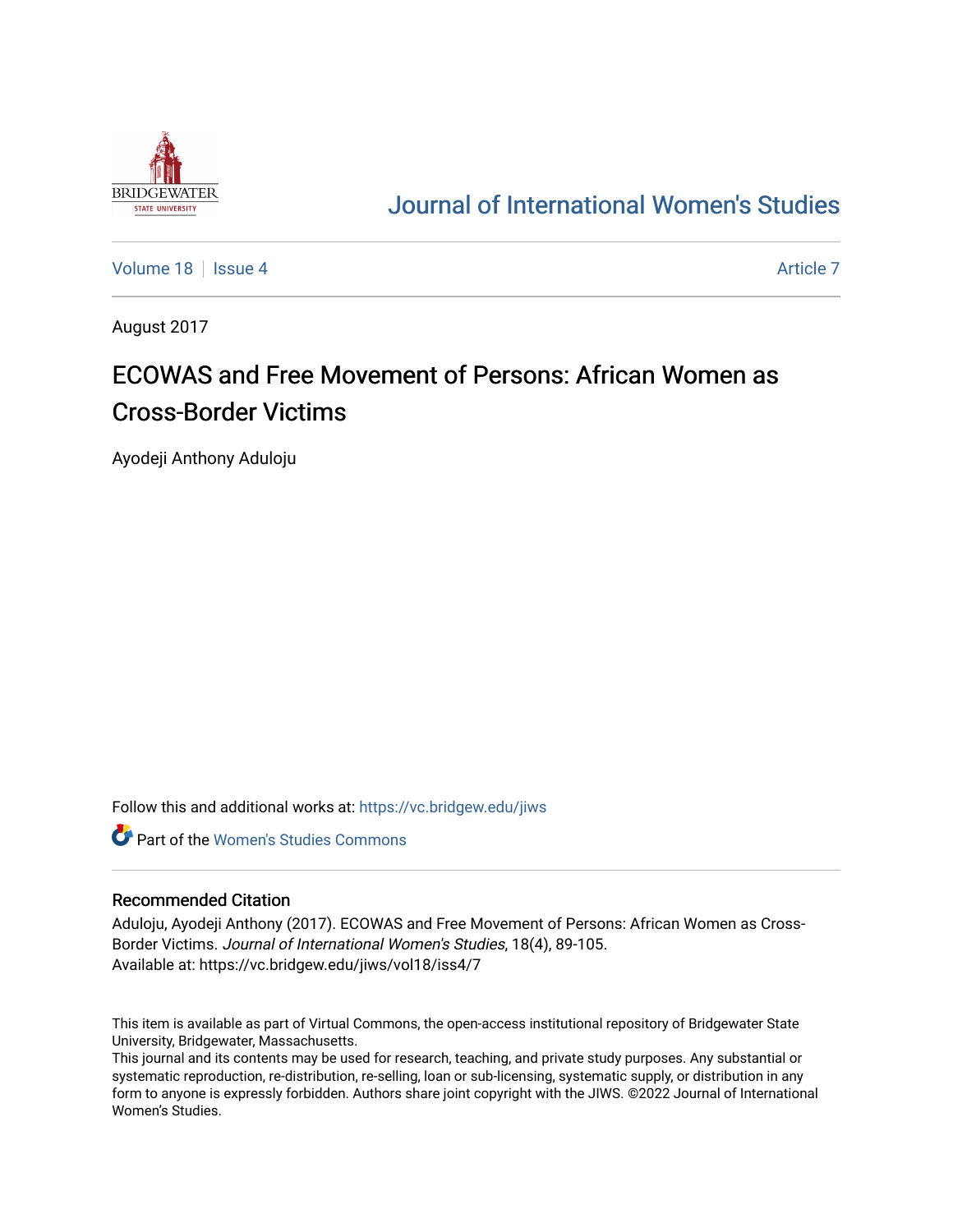#### Aduloju: African Women as Cross-Border Victims

This journal and its contents may be used for research, teaching and private study purposes. Any substantial or systematic reproduction, re-distribution, re-selling, loan or sub-licensing, systematic supply or distribution in any form to anyone is expressly forbidden. ©2017 Journal of International Women's Studies.

## **ECOWAS and Free Movement of Persons: African Women as Cross-Border Victims**

By Ayodeji Anthony Aduloju<sup>[1](#page-1-0)</sup>

#### **Abstract**

Existing literature has investigated the challenges of interstate border dispute, border conflict and their security and developmental implications for the West African sub-region. ECOWAS Free Movement Protocol of Persons was instituted to enhance economic development of West Africa's citizens. However, studies have shown that the protocol has relatively aided transborder trafficking in persons, drugs, Small Arms and Light Weapons (SALW). However, vulnerability of trans-border women traders in the sub-region have received little attention. This study utilized both primary and secondary sources of data gathering in order to interrogate the provisions of ECOWAS Protocol on Free Movement of Persons vis-à-vis its operationalization and incapacity to increase women's economic opportunity and empowerment in West Africa. Through field survey, twenty (20) interviews were conducted at the Nigeria-Benin border. The interviews targeted 14 purposively selected women traders at the border, two officials each of the Nigerian Immigration Service, Nigerian Customs Service and the Nigeria Police Force. Moreover, observation method was employed to substantiate the interviews conducted. Data obtained were analyzed using descriptive analysis. Consequently, this study discovered that women constituted more of trans-border traders on Nigeria-Benin border, and precisely in West Africa. In addition, they are vulnerable to extortion, intimidation and sexual harassment by border officials, which has impinged on their rights contained in the ECOWAS Protocol on Free Movement of Persons. The study showed that the protocol does not fully protect women (mostly the ones with low economic characteristics who constitute larger population of women at the border) and thereby having implications for their livelihood and survival. The study then concluded that while the problem faced by women on the Nigeria-Benin border persists, it has a huge impact on the credibility of ECOWAS to properly integrate the sub-region for development and for the benefit of its significant population of women.

*Keywords:* Sub-regional Integration, ECOWAS Free Movement Protocol, Gender, Trans-Border Women Traders, and West Africa

#### **Introduction**

l

Trans-border movement has been the focal point of various regional and sub-regional organizations across the world. Available evidences indicate that human movement in West Africa has been in existence from time immemorial. Trade, search for pasture, urbanisation, agriculture, mining, industrial production, armed conflict, environmental insecurity, land degradation, drought and rural poverty are among the factors that have engendered this migration trend (DFID, 2004). Prior to the infamous Scramble for Africa and the ensuing arbitrary boundary delineation, inhabitants of the West African sub-region maintained high regularity of free movements and

1

<span id="page-1-0"></span><sup>&</sup>lt;sup>1</sup> Doctoral Candidate, Department of International Relations, Obafemi Awolowo University, Ile-Ife, Nigeria.

<sup>+2348032558219</sup> [adulojutony@gmail.com](mailto:adulojutony@gmail.com)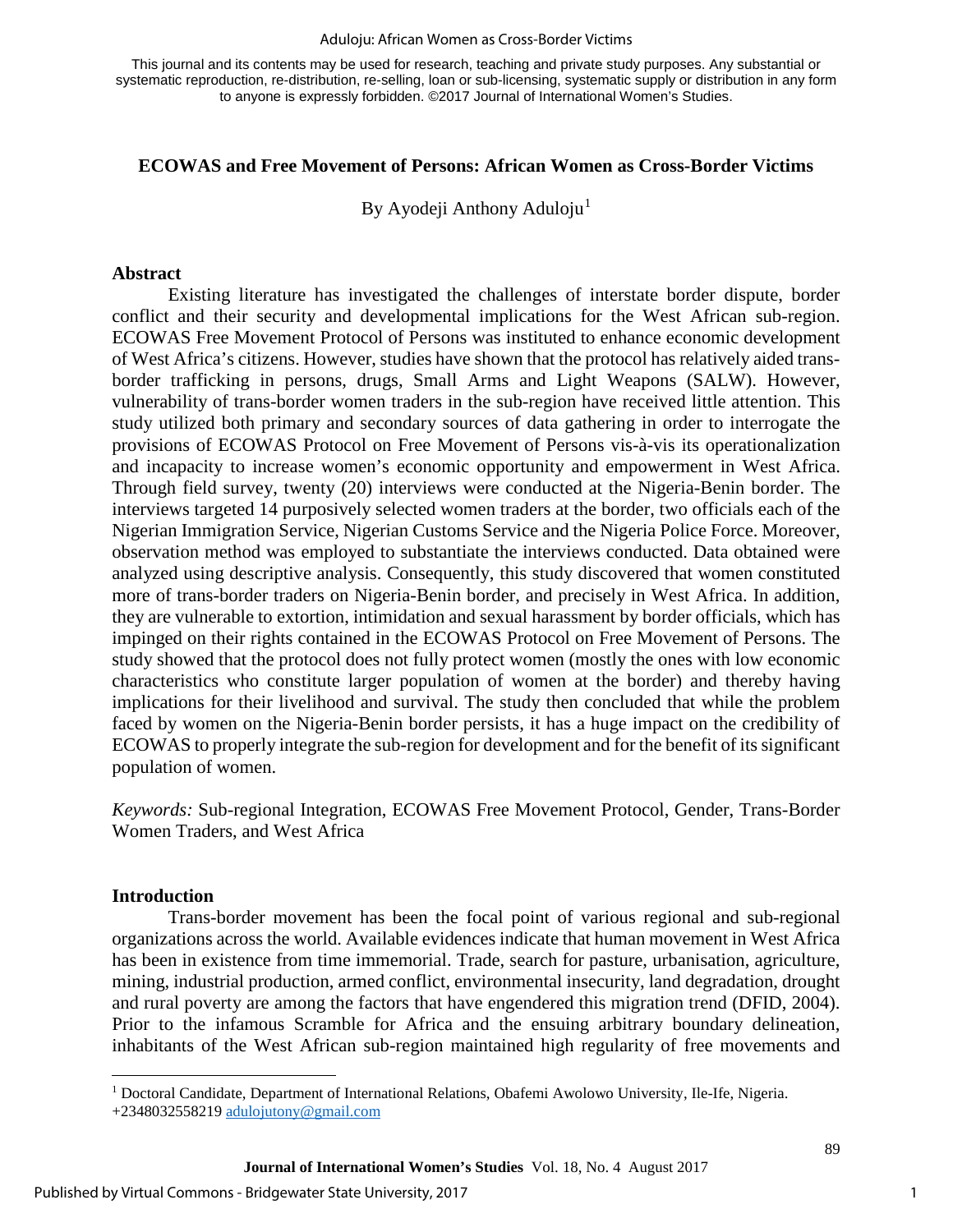interactions with each other. During this period, a number of exchanges and interventions were made at different levels including cultural, language, religion, trade, customs, and traditions. Relations among existing groups within the sub-region seemed to have remained unperturbed regardless of the partitioning and creation of states with artificial boundaries by European colonizers in the nineteenth century. The root causes of movement of people within and across West Africa, the nature and character of interactions they maintained as well as established common bonds have not been "altered either as a result of forceful separation of kith and kin into different countries nor was the native language tampered with" (Adeola and Fayomi, 2012: 1). The regain of political freedom or independence from the various colonial powers that made obnoxious intrusions to this region has made greater interactions among West African states even more imperative. The post-independence era has witnessed increasing frequency and intensity of economic and political relations among these states, the objectives of which pursuit includes attainment and sustenance of peace and security as conditions sine-qua-non for socioeconomic and political advancement. Over the years, this mindset has re-shaped, guided, and promoted formulation of policies that center on socio-economic, political, and security cooperation and unity of the citizenry. This has been largely possible through the institution of the Economic Community of West African States (ECOWAS) in 1975.

ECOWAS was founded as an umbrella organization for integration without tampering with common historical bonds among the states within the sub-region. The organization was charged with the responsibility of ensuring transformation of the sub-region into a community. This is evident in the various treaties and protocols adopted by the community which provide for elimination of all the barriers to mutual development and peace. In order to maintain traditional identities, cultures, traditions and religions of diverse groups within the sub-region, removal of barriers to free movements of citizens of these states was significantly advocated; hence, the signing of ECOWAS Protocol on Free Movement of Persons, and the Right of Residence and Establishment in 1979 (ECOWAS, 2006; Opanike, Aduloju and Adenipekun, 2015; and Opanike, Olayode and Aduloju, 2015). Article 27 of the ECOWAS Treaty makes provisions for freedom of movement and residence. The Article's Protocol on Free Movement of Persons, and the Right of Residence and Establishment is one that the community has effectively implemented and achieved results. This protocol affords citizens of the Community the right of residence and establishment anywhere within the territory of Member States (ECOWAS, 1979). There is no doubt that this will enhance cooperation among states and citizens of the sub-region. The protocol in question has enhanced incessant movements of "refugees, male and female traders, farm labourers and crossborder workers across borders." There is no doubt that this effort will create a borderless subregion within which there will be free flow of goods and services.

Notwithstanding, there is heated debate in academic and public spheres on the security implications of the ECOWAS Protocol on Free Movement of Persons and Right of Residence and Establishment for states in West Africa. Studies have shown that the protocol cannot be held responsible for prevailing vicious and nefarious activities such as human trafficking, smuggling in contraband goods, Small Arms and Light Weapons, (SALW) (Onwuka, 1982; Agyei and Clottey, 2007; Clark, 2014; Opanike, Aduloju and Adenipekun, 2015; and Opanike, Olayode and Aduloju, 2015). It can be observed that West African citizens are yet to fully benefit by the provisions of this Protocol due to its partial implementation within its confines. Nonetheless, economic activities at border posts particularly that of Nigeria-Benin have continued to grow in size and volume. The importance of this border is not hinged or drawn from the fact that they record the largest flow of money, trade, people, and labour but that the most populous country (Nigeria) in the sub-region is

2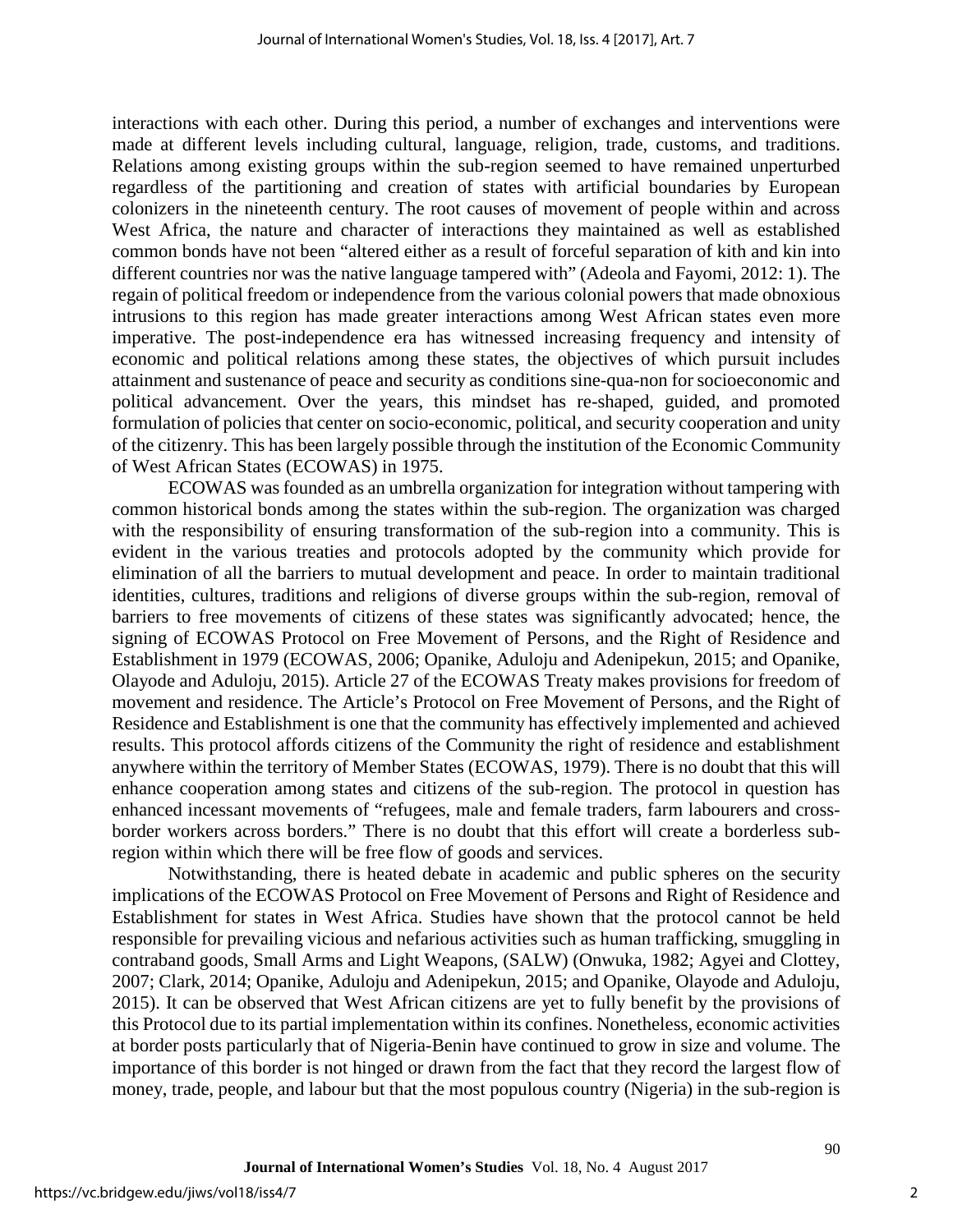the final destination for goods from other states within the sub-region (Blum, 2014: 3-4). As a result, the border of these two countries have gained considerable attention in public debates and in academia on issues bothering on ECOWAS and border problems like trade barriers, land barriers, illegal checkpoints, corruption, extortion and intimidation by border officials (Sossou-Agbo, 2013). These pose as challenges to the operationalization of the Protocol on free movement persons along these borders.

Moreover, it has been argued that trade and movements along the border have gender dimensions (Central Asia Regional Economic Cooperation, 2007; Jawando et. al., 2012; Ghils, 2013; and Gyampa, 2014). In the same vein, "women are more actively involved in border-trading activities such as moving goods through border crossing points as this is one of the numerous activities women can take-up with little or no resources" (Central Asia Regional Economic Cooperation, 2007 cited in Jawando et. al., 2012: 29). West Africa is not an exception given that its women also engage in cross-border trade. In spite of this, it appears that little or no attention has been drawn to the difficulties that West African women traders faced on daily basis at border posts within the sub-region and how this has impinged on their rights as provided for in the ECOWAS Protocol on Free Movement of Persons. Even though men are no exceptions to these challenges, due to the fact that women are the more vulnerable group who suffer the brunt of these challenges, they form the prime objective of this study. The case of Nigeria-Benin trans-border activities has been employed in our consideration of the vulnerability of trans-border women traders in West Africa vis-à-vis the interrogation of ECOWAS Protocol on Free Movement of Persons, its operationalization and the capacity or otherwise to increase women's economic opportunity and empowerment in the West African sub-region.

#### **ECOWAS and its Protocol on Free Movement of Persons**

The establishment of the Economic Community of West African States was the culmination of the effort aimed at defusing France overwhelming influence in the West African region particularly on its former colonies. Under intense and expeditious sway and, perhaps, pressure by erstwhile colonizer France – to which they owe strong allegiance–neighbouring Francophone states unleashed treachery and ill treatment on Nigeria, which self-preservation and continuous existence as a single indivisible sovereign entity, came under intense threat of withering away, as a result of raging secession war waged on it by Biafra rebels from 1967 to 1970. Together with the French government of the time, some of the former French colonies in West Africa played active roles in, and gave committed support to, the Biafra cause which prime objective was dismemberment of Nigeria. A few of them gave formal recognition to Biafra as a 'legitimate' sovereign republic. Safeguarding Nigeria against external ill-will and subversive activities by its Francophone neighbours, goaded by their paternalistic colonizer France, was believed could be accomplished through creation of a sub-regional organization to foster regional integration and cooperation. It was believed that regional unity will critically defuse French control of its former colonies in West Africa and their deference to and overdependence on France. Apparently, the foundation of ECOWAS was laid based on Nigeria's interest as well as to serve it (see, Fawole, 2003). Nevertheless, the tenability of this position may be relative when the organization's achievements are brought under consideration. Composed of 15 member states, ECOWAS has over the years worked towards ensuring the development of its members through economic and political cooperation. To Francis (2009: 91), the organization has emerged as the most developed and complex sub-regional organization in Africa. To him, the formation of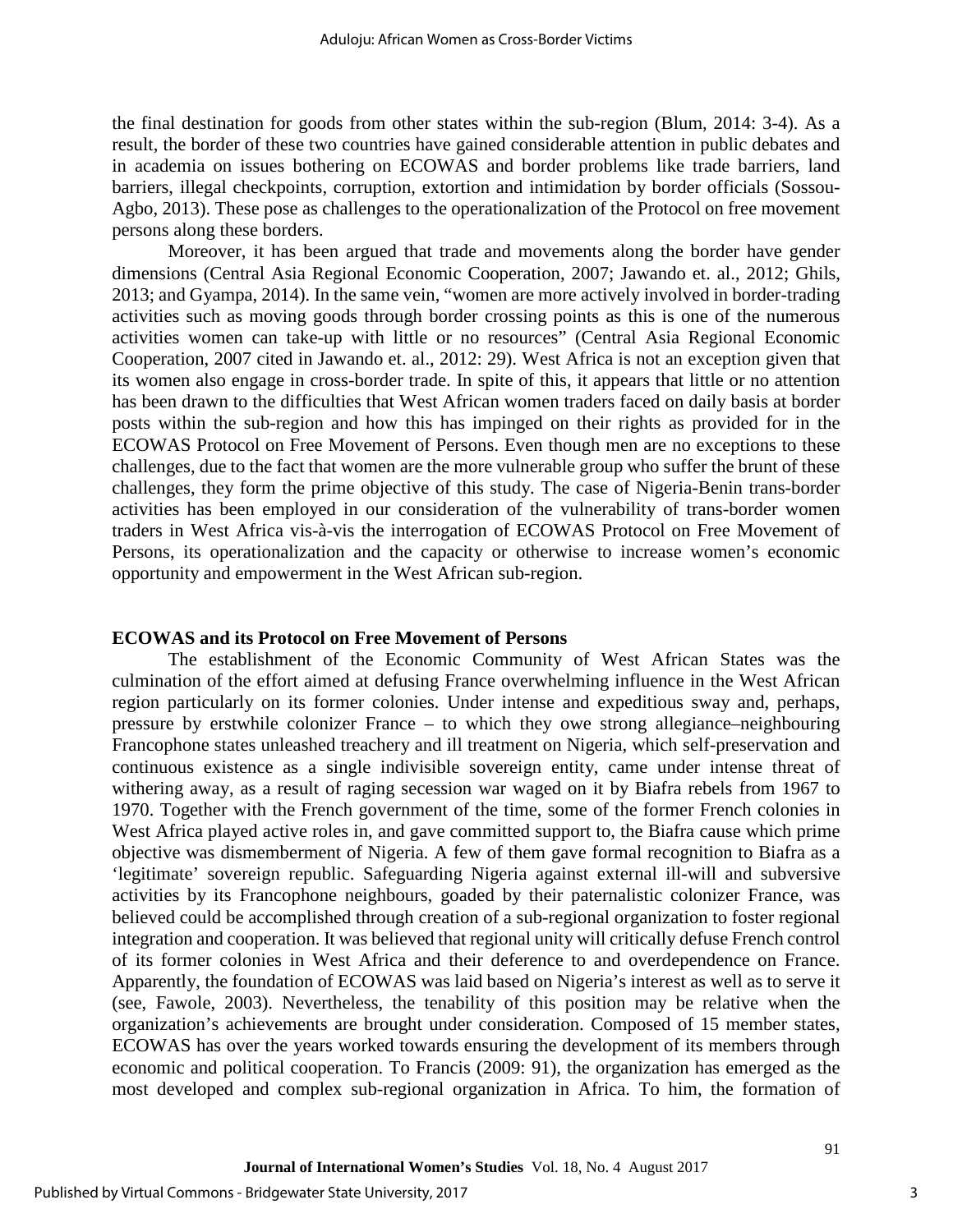ECOWAS engender by a number of objectives, the most significant of which is attainment of regional economic development. Viewing it through economic lens, ECOWAS formation is a national and regional development strategy while the political angle views this effort at regional integration as an "instrument of foreign policy and a collective political bargaining bloc" (ibid: 92).

In a bid to attain regional integration objective, members states have approved of certain schemes or strategies, some of which are Liberalization of Regional Trade; Liberalization of Movement of Persons, Goods and Services; Harmonization of Monetary and Fiscal Policies; Harmonization of Business Law; Development of Transport, Communications and Energy Networks; and Involvement of the Private Sector in the Regional Integration Process (Onwuka, 1982; Opanike, Aduloju and Adenipekun, 2015; and Opanike, Olayode and Aduloju, 2015). According to Kouyate, (2013), the *raison d'état* for the adoption of these integration schemes was their germaneness to national economic interests of states within the community and the contribution to the ultimate economic union goals. ECOWAS has been compelled by contemporary political events to extend its horizon to take up additional responsibilities of addressing worrisome challenges such as armed conflicts and other political crisis which undermine peace and security within the community (Yabi, 2010: 5). These additional responsibilities were adopted only out of necessity. Therefore, this act should in no way be viewed as a shift from the organization's preoccupation with its supreme regional economic development agenda.

ECOWAS Protocol on Free Movement of Persons and Right of Residence and Establishment encapsulates what is considered the most significant of the organization's objectives. This is due to the fact that genuine integration is facilitated by free movement of citizens in the community who, perhaps, constitute the main agents of this cause. This makes the protocol the bedrock of the organization's overall goals (Opanike, Aduloju and Adenipekun, 2015: 44). Four supplementary protocols have been drawn up by the organization in 1985, 1986, 1989, and 1990. Adepoju, Boulton and Levin (2007: 2) provide a summary of the features of the Protocol on Free Movement of Persons and Right of Residence and Establishment as well as those of the four Supplementary Protocols in a diagrammatic representation as follows: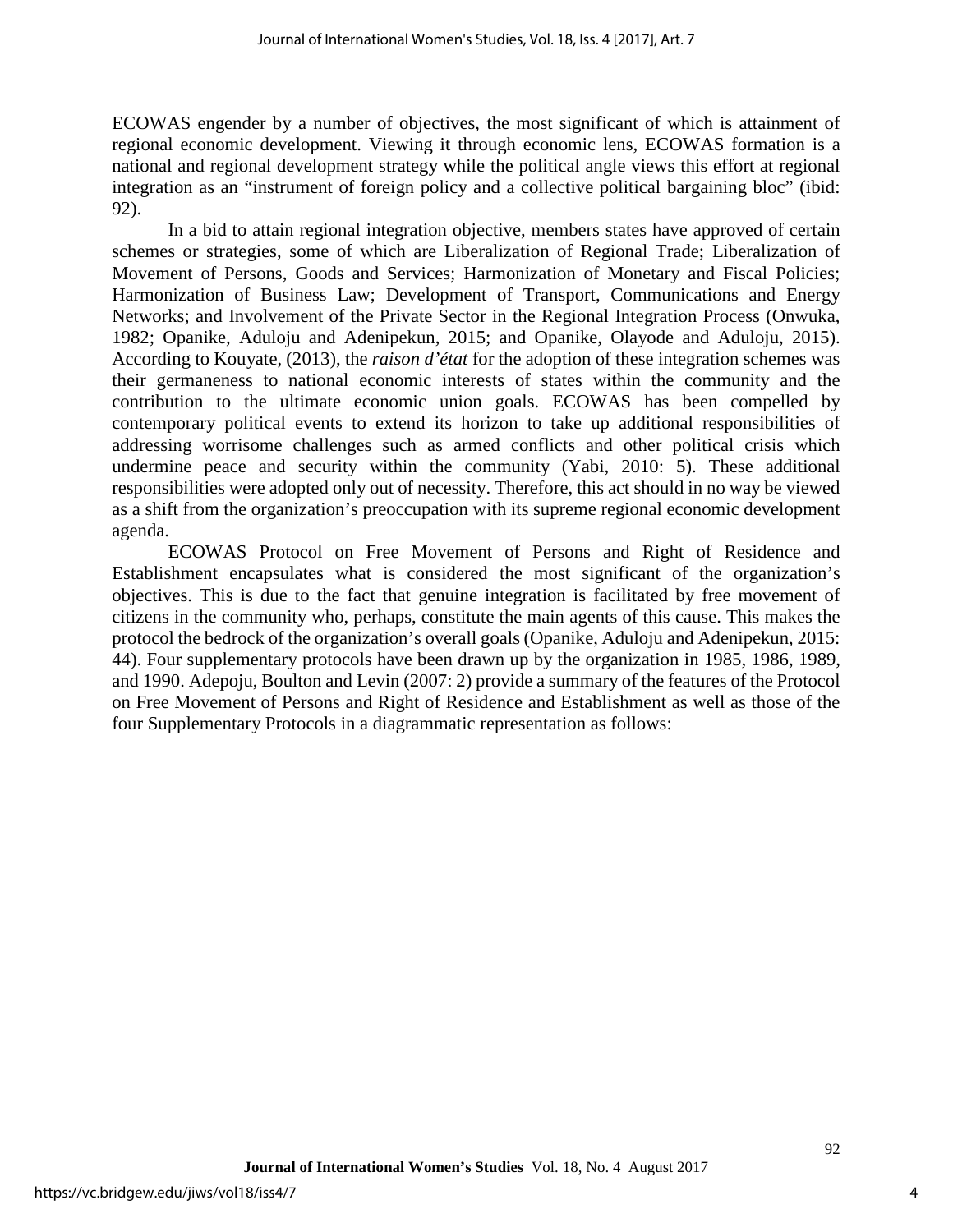#### **1979 Protocol A/P.1/5/79 relating to Free Movement of Persons, Residence and Establishment**

- Sets out right of Community citizens to enter, reside and establish in territory of member states  $(Art. 2(1))$
- Establishes three-phased approach over 15 years to implementation of (I) right of entry and abolition of visas, (II) residence and (III) establishment (Article 2).
- Conditions entitlement to enter territory of member state on possession of valid travel document and international health certificate (Article 3(1))
- Reserves right of member states to refuse admission into territory of Community citizens deemed inadmissible under domestic law (Article 4)
- Establishes some requirements for expulsion (Article 11) Confirms that Protocol does not operate to detriment of more favourable provisions in other agreements concluded by member states (Article 12)

#### **1985 Supplementary Protocol A/SP.1/7/85 on the Code of Conduct for the implementation of the Protocol on Free Movement of Persons, the Right of Residence and Establishment**

- Obliges member states to provide valid travel documents to their citizens (Article  $2(1)$ )
- Establishes additional (to Article 11 of Protocol) requirements for treatment of persons being expelled (Article 4)
- Enumerates protections for illegal immigrants (Articles 5 and 7)

#### **1986 Supplementary Protocol A/SP.1/7/86 on the Second Phase (Right of Residence)**

- Requires states to grant to Community citizens who are nationals of other member states "the right of residence in its territory for the purpose of seeking and carrying out income earning employment" (Article 2)
- Conditions entitlement to residence (and thus seeking and carrying out of income earning employment) on possession of an ECOWAS
- Residence Card or Permit (Article 5) and harmonization by member states of rules appertaining to the issuance of such cards/permits (Article 9)
- Prohibits expulsion en masse (Article 13) and limits grounds for individual expulsion to national security, public order or morality, public health, non-fulfillment of essential condition of residence (Article 14)
- Stipulates equal treatment with nationals for migrant workers complying with the rules and regulations governing their residence in areas such as security of employment, participation in social and cultural activities, re-employment in certain cases of job loss and training (Article 23)

**1989 Supplementary Protocol A/SP.1/6/89 amending and complementing the provisions of Article 7 of the Protocol on Free Movement, Right of Residence and Establishment** 

• Amends provisions of Article 7 of Protocol to confirm obligation on signatories to resolve amicably disputes regarding the interpretation and application of the Protocol (Article 2)

#### **1990 Supplementary Protocol A/SP.2/5/90 on the Implementation of the Third Phase (Right to Establishment)**

- Defines the right of establishment emphasizing non-discriminatory treatment of nationals and companies of other member states except as justified by exigencies of public order, security or health (Articles 2-4)
- Forbids the confiscation or expropriation of assets or capital on a discriminatory basis and requires fair and equitable compensation where such confiscation or expropriation (Article 7).

## **Source:** Adepoju, Boulton and Levin, 2007: 2

In Article 2 (3) of the free movement protocol, ECOWAS sets out to achieve all the above in three phases, namely:

Phase I - Right of Entry and Abolition of Visa Phase II - Right of Residence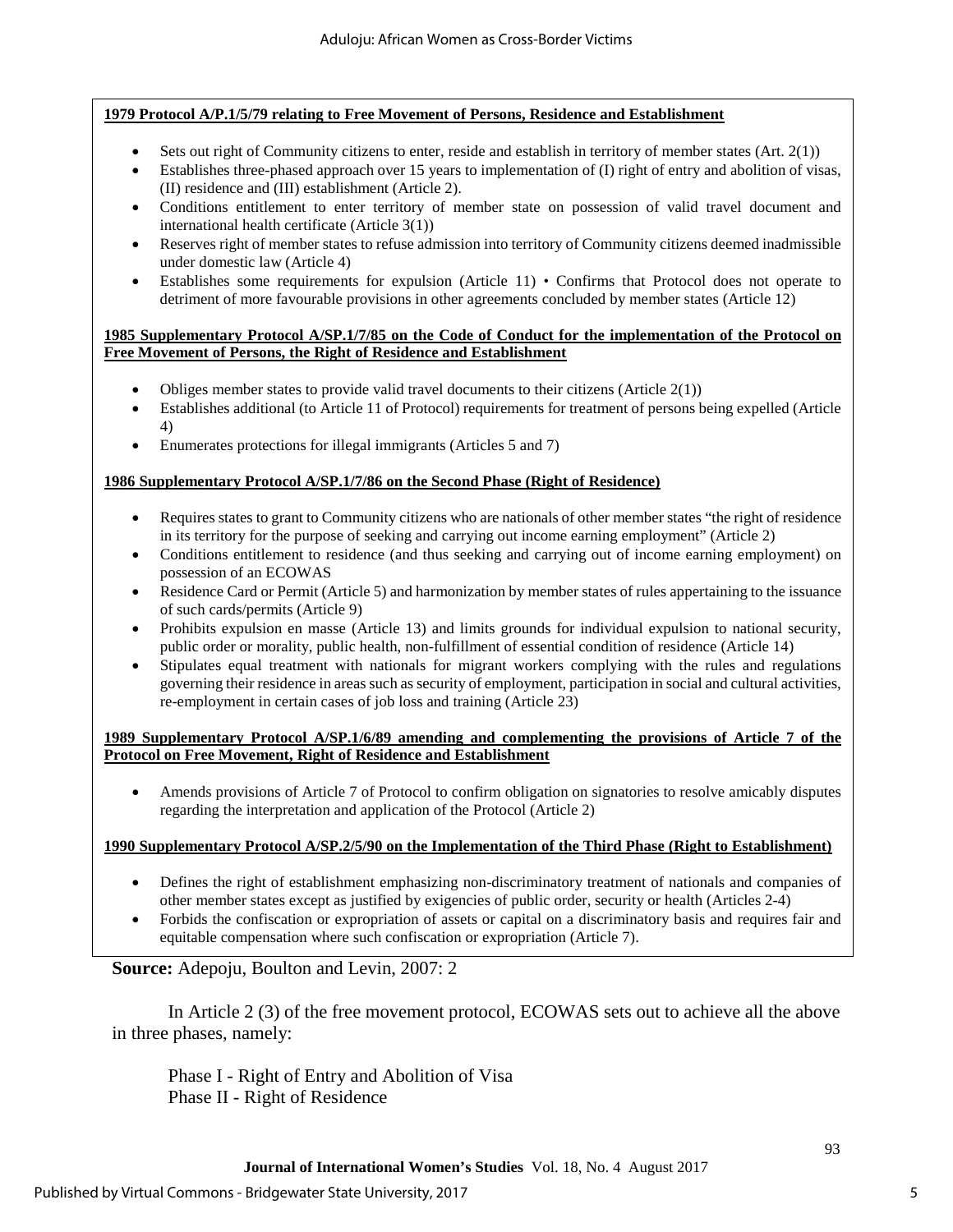Phase II - Right of Establishment as part of its commitment on free movement of persons in the sub-region, ECOWAS in year 2000 introduced a single passport to the community citizens (ECOWAS, 1979).

The first phase of this protocol provides for free entry of citizens of Member States without visa for ninety days which all the ECOWAS component members adopted and ratified in 1980. In the second phase of the protocol, right of residence was given priority and became effective in 1986 as adopted and ratified by all Member States. In the supplementary Protocol of 1990, provisions for the implementation of the third phase (i.e. Right of Establishment) were made. The said protocol was adopted in 1990 and came into force in 1992 (ECOWAS, 1979; 1981; 1985; 1986; 1990; and 1993). The Supplementary Protocol on implementation of the third phase has been ratified by fourteen member states of the ECOWAS in 2008 (Opanike, Olayode and Aduloju, 2015).

On the contrary, Boulton (2009: 32) opines that "the main shortcoming of these highly favourable provisions in the free movement protocols is that they are either not known or not implemented." He further reveals that on the theoretical level, all three phases are complete and the entitlements set out in the free movement protocols are the law of the region. Nonetheless, the glaring reality is that only the first of the three phases has been fully implemented (ibid: 32). The reason for this is not far-fetched in that not all the member states of the organization have incorporated the provisions of the protocol in their individual state laws let alone to implement them. For travelers, migrants, job seekers, tourists and traders in the sub-region, the difficulties in moving across West African borders are imposed by obnoxious activities of border officials who exploit to their own ends the restoration of the barriers that the protocol sets to remove. This makes movement within the community a stressful and harrowing experience. This is unlike what is obtainable in the European Union (EU) Agreement on the Free Movement of Persons (AFMP), where citizens of one member country are granted express authorization and the right to work, trade, and migrate to other EU countries. According to the European Union (2010: 4) "this right is one of the most visible advantages of the European Union for individual citizens." It is estimated that eleven million EU citizens have taken advantage of free movement of persons to take up residence in another EU country under the Schengen Agreement (ibid.). Though the EU's free movement may not be a perfect paradigm, the results achieved so far have infused it with some measure of credibility and have provided important suggestions to building a formidable borderless community from which the ECOWAS can borrow a cue.

#### **Nigeria-Benin Border and its Women Traders**

Nigeria and Republic of Benin are geographically coterminous. In fact, they are next door neighbours who have a lot in common ranging from culture, language, religion and tradition. The international border between these states is roughly 700 km long (Blum, 2014: 3). The two countries represent an illustration of the flaws in the colonial arbitrary delimitations of boundaries that ensued from the infamous European imperialists' Scramble and Partition of Africa in 1884- 1885, and more so the sharing formula used by the French and British colonial regimes in West Africa (Asiwaju, 2011: 3). The near absence of natural barriers to depict geographical frontiers coupled with increasing and deepening interactions among the inhabitants of this area had faded the inconspicuous borderlines into obscurity prior to its penetration and partition by the colonialists. Following the latter development, the existing border between these countries over

6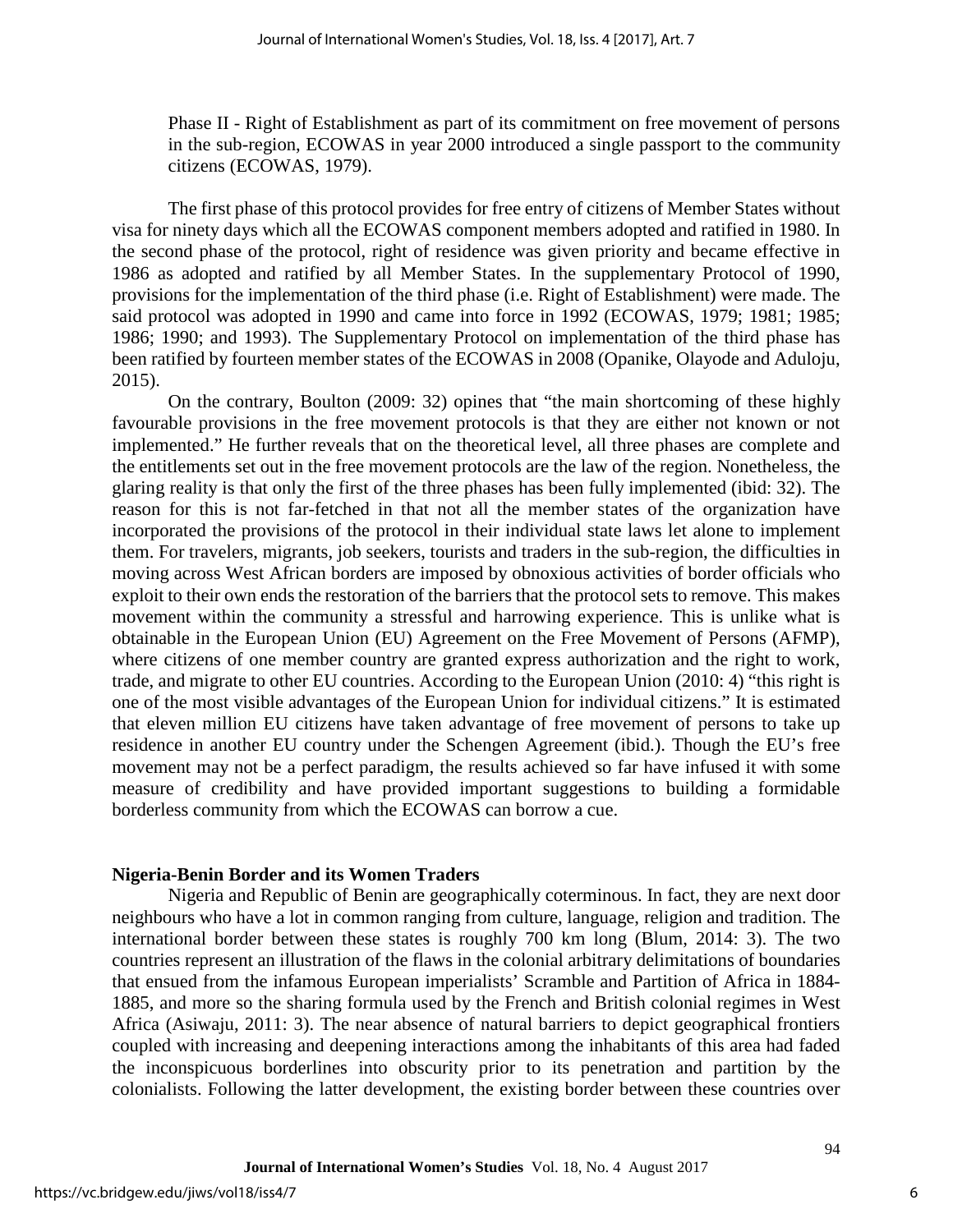the years has transformed into trading post of huge economic importance, thereby attracting enterprising citizens, especially women, from across the border of both countries and other West African republics. Goods such as local fabrics, jewelries, pepper, fish, crayfish, crabs, fruits, palm oil, groundnut oil, local seasoning constituted articles of the flourishing pre-colonial trade by barter that had been in existence in this area. The creation of artificial boundary by the colonial powers has never been allowed to cause disruptions to the deep commercial relations maintained by the peoples of this area. Rather the trading relations can be said to have experienced a boom from the huge volume of trade being recorded. Seme border and Idiroko border in Lagos and Ogun States respectively are crucial border towns linking Nigeria and Benin republic, where there are snowballing trans-border activities between the two countries. In contemporary times, goods such as fairly used automobiles (from Europe and America), fabric, rice, agricultural products, groceries and jewelries form the major trading items at the border markets of the area under study. Smuggling and illegal importation of contraband goods remain integral part of the cross-border commercial activities. Smugglers who have ingrained common interest in the evasion of import duties are also tapping from the economic importance of these borders. Border officials charged with the responsibility of protecting territorial integrity of their various countries exhibit high commitment to checkmating the activities of smugglers, notwithstanding their occasional derelictions as well as bribery and corruption which often aid and abet border criminality and its spill-over to hinterlands.

West African women have seized the available economic opportunities provided by the Nigeria-Benin borders to foster their economic security. Historically, women have been reputable for being crucial part of the commerce conducted at the areas which are today known as Nigeria-Benin borders. Women traders from Ghana, Togo, Liberia, Côte d'Ivoire and Sierra Leone meet at the border markets between Nigeria and Benin for exchange of goods and services. Most of them have maintained the ancient patterns of contact practiced by their forebears in post-colonial times. Thus, there is maintenance of the traditional contacts among the women across this region. They have often formed mini and large markets along the border where they are engaged in formal and informal trade. Some of these women have been used by their male counterparts for nefarious activities like smuggling of contraband goods and trafficking in persons and drugs.

#### **Research Methods**

This section discusses the data used for this study, including the method of data collection, sampling techniques and data analysis. The research focuses on the provisions of ECOWAS Protocol on Free Movement of Persons vis-à-vis its operationalization and capacity to increase women's economic opportunity and empowerment in West Africa.

#### *Study Area*

This study has utilized primary data which was garnered through field survey conducted at the Nigeria-Benin Border as well as the Nigerian Immigration and Customs Services and the Police Force. There are various legal and illegal entry and exit points in Nigeria which allow for both vehicular trafficking in human and goods. Seme, Idiroko, and others are but a few examples of these entry and exit points. However, Seme and Idiroko border ports have been purposively selected for this study because they are legally recognized ports and record the largest number of vehicular and human transportation of goods. The choice of the Nigerian Immigration Service,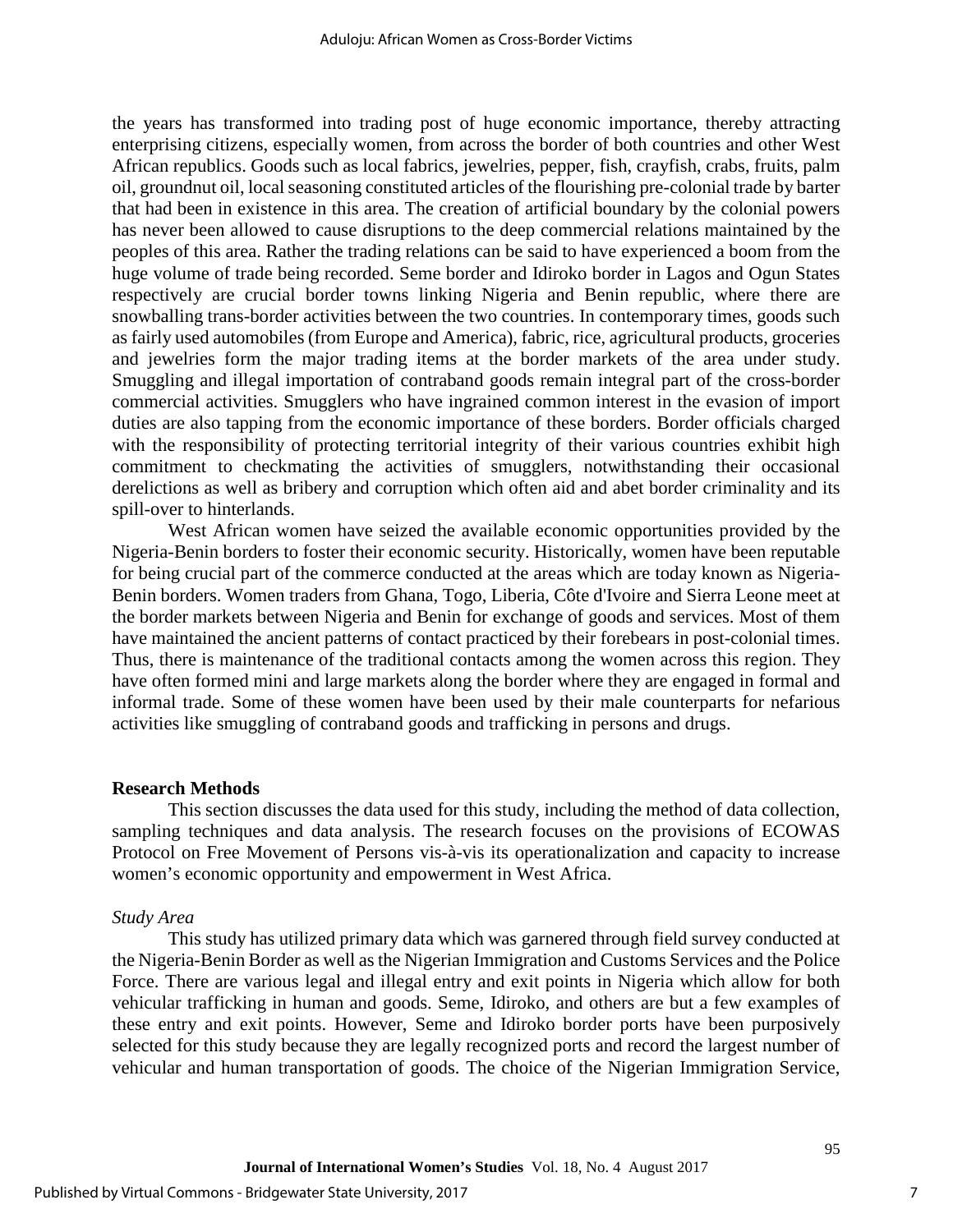Customs Service and Police Force was informed by their significance in the provision of vital information relevant to this study.

#### *Study Population*

Bernard and McCarthy (2012) define Population as the entire set of people or data that are of interest to a researcher. In the same vein, Shirley, Stanley and Daniel (2004) state that population is commonly understood to be a natural, geographical, or political collection of people, animals, plants, or objects. Moreover, population data are defined as the data collected from every individual of interest.

The population for this study comprised women traders at Seme and Idiroko border posts and officials at the Nigerian Immigration Service, Nigerian Customs Service and the Nigerian Police Force. Women traders are the main objects of this study while senior officials at the various Nigerian institutions listed above were purposively selected in order to access dependable information with respects to this study.

#### *Sample Size and Selection*

Sample data are the data collected from some individuals of interest (Brase and Brase, 2012). This survey purposively targeted 14 women traders at the border posts of Seme and Idiroko who are 18 years and above. In the same vein, two officials each at the Nigerian Immigration Service, Nigerian Customs Service and the Nigerian Police Force were interviewed. Twenty respondents in total participated the various interview sessions conducted by the researcher.

### *Instrument of Data Collection*

Interviews and personal observations were useful methods employed in garnering primary data for this study. Interview is a quantitative primary data collection technique that involves verbal conversations involving, in this case, the researcher whose main objective was to elicit relevant facts and information from the respondents. There are five types of interviews as personal, telephone, focus group, in-depth and the projective. Only two of the five listed types of interviews, precisely personal and the focus group interviews, were employed by the researcher in the process of primary data collection that is pertinent to this study.

Interviews are particularly useful for getting the story behind a participant's experiences and to complement certain accounts of other respondents so as to enable the interviewer pursue indepth information around the topic (McNamara, 1999). The advantages of this method notwithstanding, it is characterized by certain limitations depicted by respondent's geographic proximity, length and complexity of the questions, number of respondents and anonymity as well as disinclination of respondents to disclosing certain valuable information to the interviewer. Pretesting was conducted prior to ultimate conduct of actual interviews for this study to rid the questions of ambiguity and rhetoric.

#### *Observatory Method*

The number of check-points from Badagry in Lagos to Seme as well as Sango Otta in Ogun State to Idi Iroko border posts was counted. Also, covert observations by the researcher were made about the horrors women traders went through at the hands of immigration, custom and police officials in ensuring that their consignments from Benin reach their final destination in Nigeria. The vulnerability of the women traders to advances by the border officials and the predisposition of some of these traders to these unsolicited advances were observed too.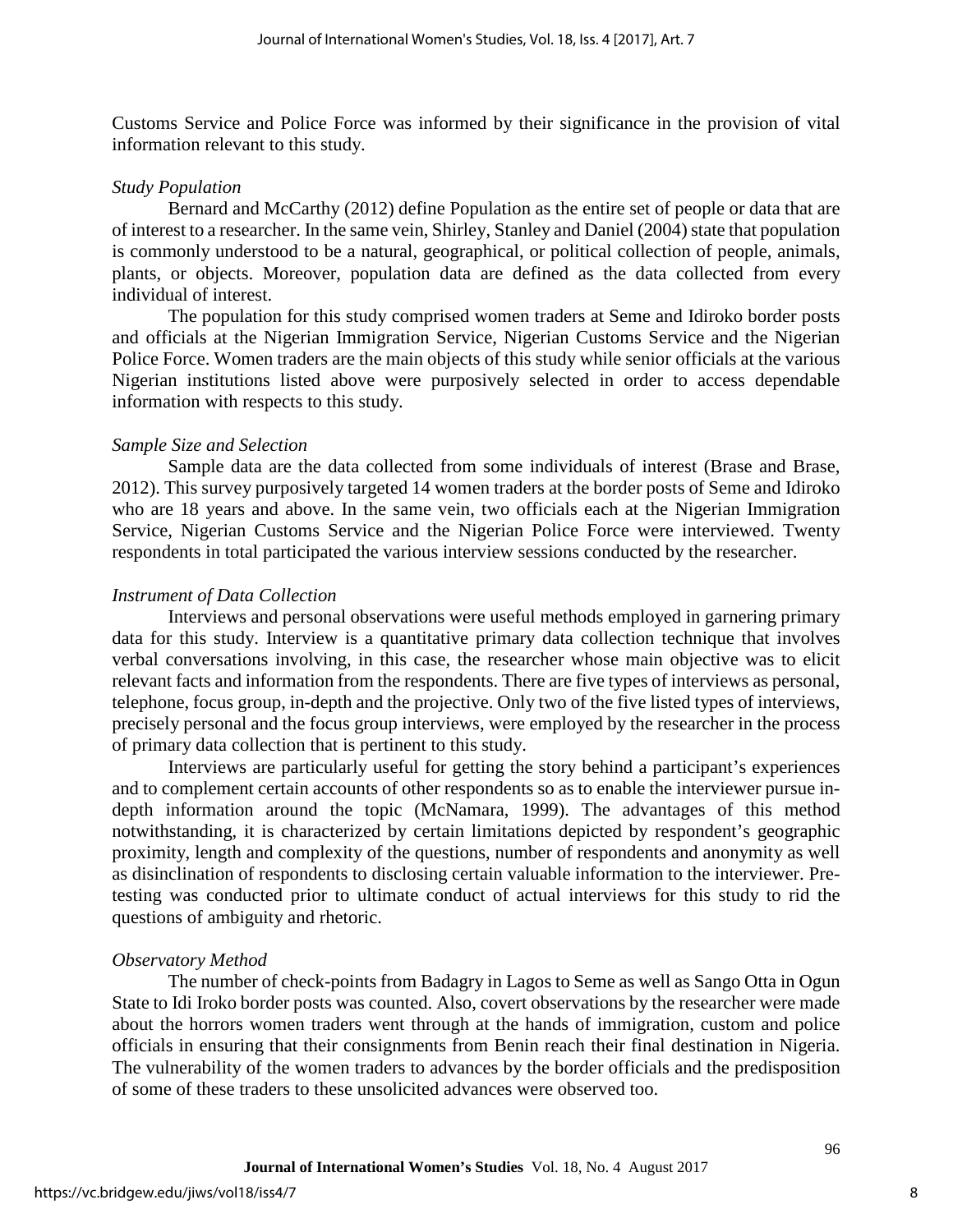#### *Method of Data Analysis*

The data collected was analyzed through the use of simple descriptive analysis technique. To this end, views of respondents were quoted and discussed.

#### **Analysis and Discussion**

In this section the study analyses all the data gotten from Seme and Idiroko border posts. Issues involving the capacity of the ECOWAS Protocol on Free Movement to increase the economic opportunities of trans-border women traders in West Africa are discussed below.

## **Analyzing the ECOWAS Protocol on Free Movement and Travails the of Trans-Border Women in West Africa**

Through field observations by the researcher at the border ports purposively selected, it was gathered that women traders at the Seme and Idiroko border ports constitute the larger population. This is corroborates the findings of study survey conducted by Central Asia Regional Economic Cooperation in 2007 as cited in Jawando et. al. (2012: 29), that women are more actively involved in trans-border trading activities. It was also observed that men engaged more in the automobile markets while women have the larger population in business transactions in groceries, agricultural products, fabric, jewelries, and cooking oil. These transactions run into billions of US dollars in a year. Some of the women have a huge capital to finance their businesses while a larger percentage of them have low capital. In the course of all the interviews at Seme and Idiroko border ports, women with large capital base of one million naira approximately \$5, 016.31 USD (Central Bank of Nigeria Exchange Rate as at 15th October, 2015) and above do not encounter much problems with border official. One of the respondents interviewed at Seme border, Mrs. Sarifatu Adisa asserted that:

Money resolves all the issues that a business woman may encounter at this border. If you have money and are doing business here, you will not experience difficulty in securing a vehicle that would convey your goods to the shop. Also, the police, customs, and immigration officials will not be big problem for you. You could bribe them to eliminate the delays and sabotage they constitute to prompt delivery of your consignments. (*Original interview translated from Yoruba language*)

In line with Mrs. Sarifatu Adisa's claim, another border woman trader who was interviewed at Idiroko border port in Ogun state, Mrs. Chizom said:

If you understand or have the clue that it takes money (issuing bribe) to deal with the problems that border officials pose to traders here, you will always be on top of your game and every situation they would rather have created for you. There would be no impediments to quick movement of your goods. Traders face obstacles of all sorts, which are created and meant to frustrate them by border officials, when either they have no money to bribe officials, are unwilling, or blatantly refuse to issue bribe. Whenever I come to buy goods here, I come prepared for every hurdle. I separate the officers' money from the money I use in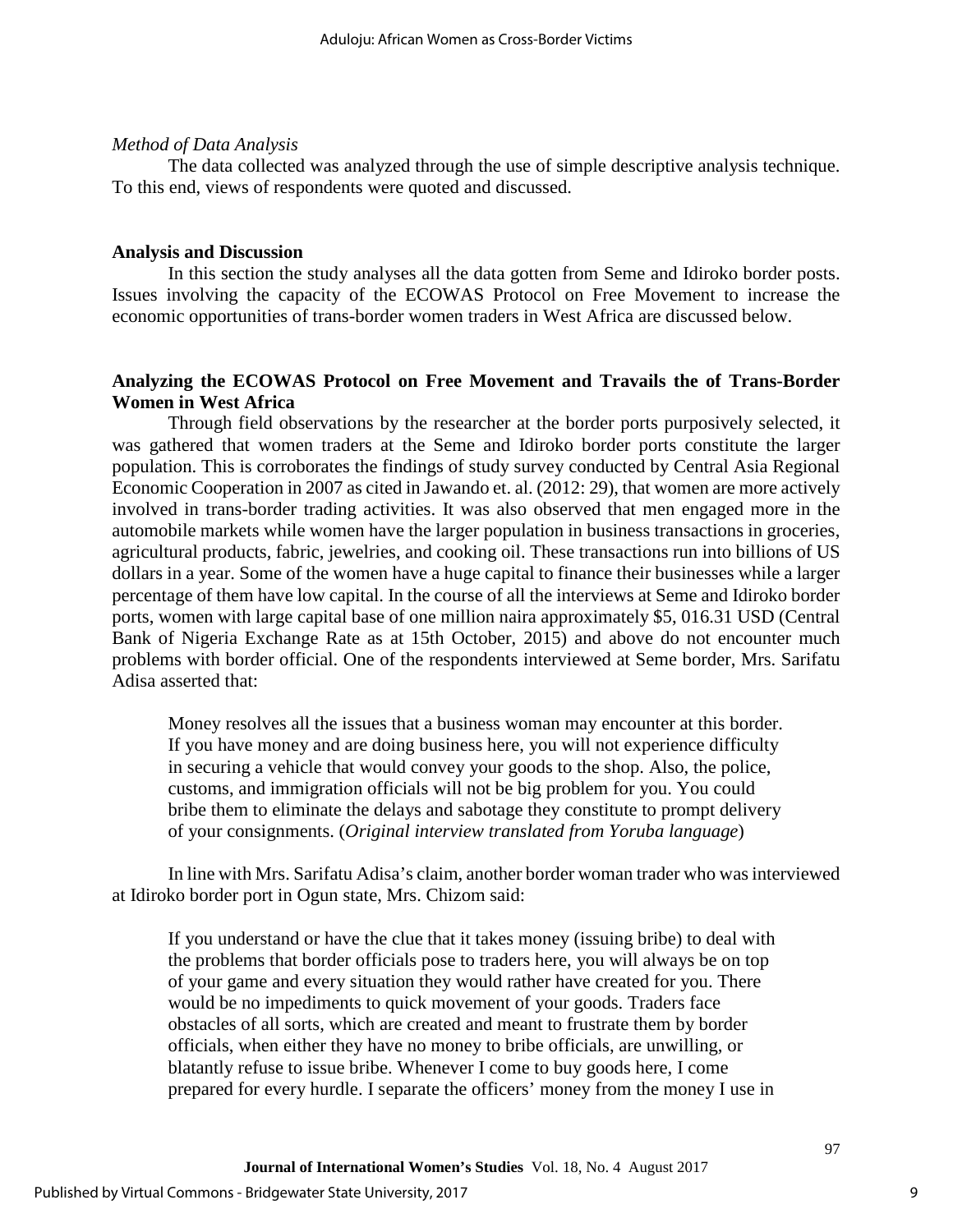buying goods and so I always find it easy to do business in this place. (*Original interview translated from Pidgin English*)

From the experiences of these women, it requires a strong capital base to do business at the border ports. This will enhance the trader to dismantle the obstacles associated with trading at the Nigeria-Benin borders. However, women whose business capital is low and inadequate have lamented the problems of extortion, sexual harassment and intimidation by the border officials. One of the respondents in this category, Mrs. Idowu, narrated her ordeal at the border market thus:

Without any considerations to the quantity of goods purchased, border officials unlawfully demand for a fee from traders. Some of these officers make sexual advances to the women of their choice regardless of their marital status. Some desperate women traders have often succumbed to sexual exploitation by border officials in order to ensure hitch-free passage of their consignments. I am much more morally upright and not desperate and so have always refused to yield irrespective of my awareness of the consequences. I love my husband and cannot afford to cheat on him for the purpose of avoiding frustration at the borders. The painful aspect of these extortions is that they are made at all the check-points that are dotted along the borders. (*Original interview translated from Yoruba language*)

Most victims of this unfortunate and illegal trend at the borders broke down emotionally during the discussion sessions held with them. Their frustrations were made visible as they recount their ordeals at the border. These problems are not new as recent studies and debates affirm the claims by Mrs. Idowu (Obuah, 2010; Jawando et. al., 2012; Ladan-Baki, 2014; Ewetan and Urhie, 2014; Adeyinka, 2014; Blum, 2014; Opanike, Aduloju and Adenipekun, 2015; and Opanike, Olayode and Aduloju, 2015). Their persistence is rather disheartening even though it is not all the women traders are engaged in legitimate trade as some of them participate in smuggling and illicit trade.

On the contrary, a senior Nigerian Customs officer who pleaded anonymity refuted this claims by stating that:

On several occasions, women traders at the borders have willingly attempted to offer inducements or bribe to our officers on patrol to allow them smuggle contraband goods into Nigeria. They have often found accomplices in some men with whom they connived to import goods through illegal entry ports. Our men who carry out frequent patrols along the borders have always made arrest of criminals and smugglers and make them bear full weight of the law. They (border officials) have also always confiscated smuggled goods and destroyed them.

When questions centered on the officers taking bribes were asked, the response by this officer was nothing but outright denial. To strike a balance in the disparate accounts rendered by both the border officials and traders, the researcher resorted to making personal observations though which it was discovered that Customs officers along the border inflict undue extortions on the women traders. From Seme border to Badagry in Lagos state and Idiroko border to Sango Otta in Ogun state, the number of check-points are just too numerous. It is disheartening to note that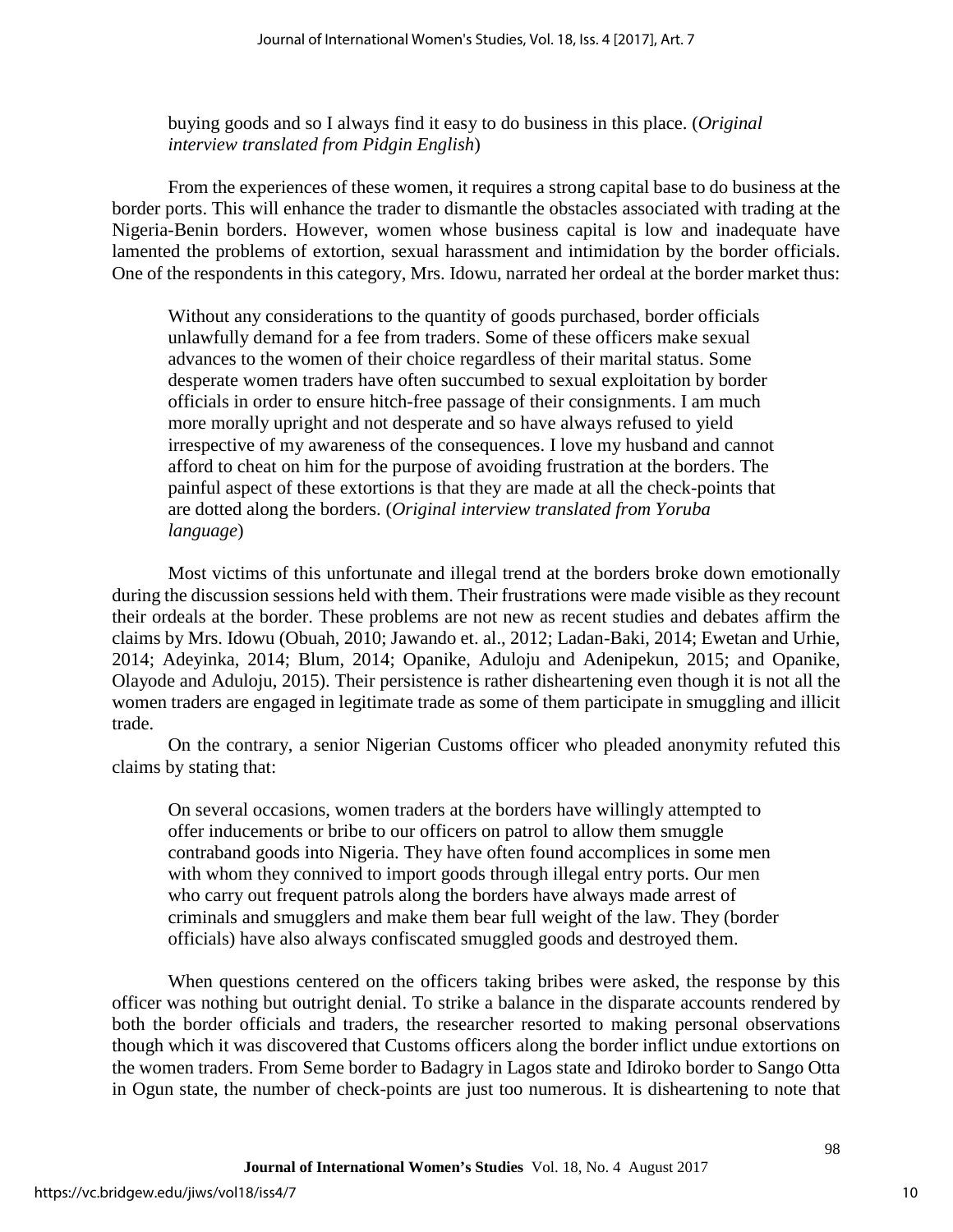these check-points are adjacent as they are mounted in walking distances to each other. It was also observed that both Customs and Police officers in some areas mount their roadblocks very close to each other and the traders are expected to gratify them at each point. Another evidence to validate this statement is a grim picture of the activities of some Customs officers painted by Okom and Udoaka, who conducted an interview with a woman at the Seme border, in which the woman said that she had to hid her USD 2000 in her wallet to prevent customs officials at the border from stealing them during their illegal search and seizure of valuables (Okom and Udaka, 2012: 121).

Recalling their ordeals on every market day at *Oja Odan* (Odan market), a Beninese, and a Togolese gave accounts of their problems. The Togolese woman claimed that:

Nigerian traders do come over to our country and buy goods from us. They have always wanted to come back over and again but for the increasing and deepening border problems they keep encountering at the Nigerian borders with Benin and Togo. I have no choice than bring the goods to this Nigerian border market. I also do encounter problems on my way and I do bribe police, customs and immigration officers in Togo, Benin and Nigeria before getting to this market. (*Original interview translated from Pidgin English*)

The Beninese woman also relayed the ordeal of trans-border women traders in West Africa to bolster this claim thus:

Most of our clients used to be Nigerian traders. Recently, we have been experiencing a sharp decline in their turnout which is accountable to the persistent issues they do have with borders officials. We have resolved to be coming to this market on every market days to sell to them in order to ease their problems. It is exigent for me to come here and sell my goods since Nigeria constitutes the largest market for West African businesses. (*Original interview translated from Egun language*)

These claims have buttressed the fact that border officials in West Africa have enormously contributed to the impediments bedeviling trans-border women trading activities within the subregion. There is consensus among the respondents that there are some women who engage in illicit trade and that all the borders officials in the sub-region are corrupt. All the women traders interviewed upheld the view that Nigeria border officials and security agencies are more corrupt than their counterparts from other countries within the sub-region. Although the problems confronting women traders at the borders in West Africa are not new, recent firsthand information derived from the experience shared by victims tend to give them a new dimension.

Having understood the travails of trans-border women traders in West Africa, it is pertinent to test the efficacy of the provisions of the ECOWAS protocol on free movement of persons in alleviating problems associated with border commerce. Article 2 (1) of the 1979 protocol grants citizens of the community the freedom of entry and right of residence and establishment in the territory of any member states of choice. The inevitable question bothers on the feasibility of implementation of this protocol and whether trans-border women traders have actually enjoyed these rights at any point in time? The answer to this poser may not be far-fetched. A respondent from Togo reacted to a question related to this by saying: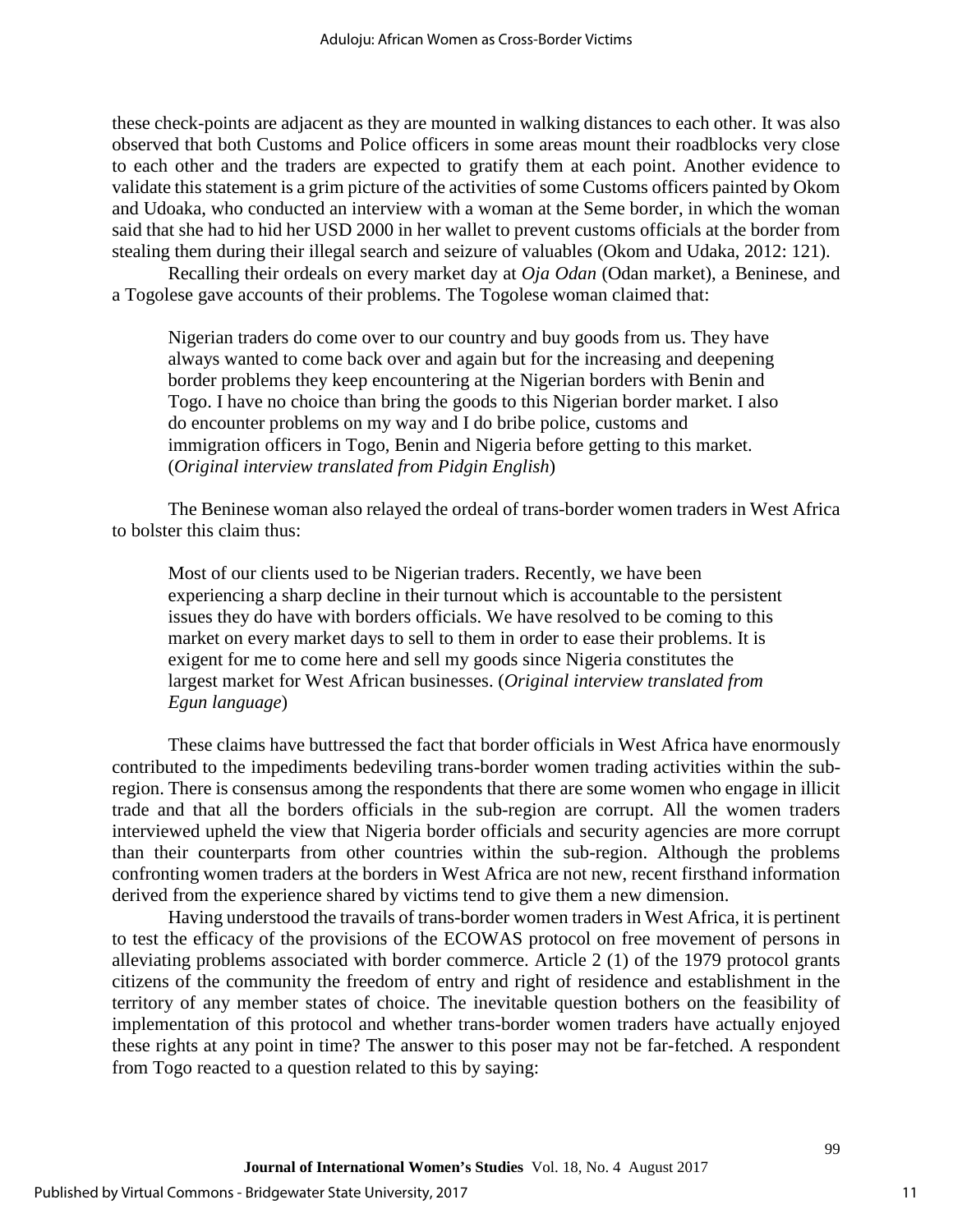Anytime I want to come to Nigeria, I always come with my passport. I have a passport, and I pay to get it stamped at every border ports to Nigeria. If I do not have a passport, all I could do is to give bribes to border officials stationed at every entry point to gain access. (*Original interview translated from Pidgin English*)

For most of the women interviewed, the ECOWAS passport makes no difference in assuaging the ill-treatment they get from border officials. They admitted to the fact of their nonpossession of ECOWAS passport, which to them would have made no difference in any way in respect of challenges posed by border officials. Self-identification and accessibility at the border ports are, much to the chagrin of concerned persons, determined by payment of illegal charges imposed by the immigration officers and other border officials. In validation of this claim advanced by trans-border women traders, a senior immigration officer fielded questions that inquire his knowledge of the number of citizens of the community who possessed an ECOWAS passport, the officer concerned asserted that:

The ECOWAS protocol in question affords West African citizens the right to free entry into any country within the sub-region. This right is guaranteed once a citizen tenders a valid ECOWAS passport. Immediately that is done, we conduct proper eligibility scrutiny and documentation. The result of the inspection determines whether or not such an individual is worthy of being granted full rights of entry and residence in any West African country as provided for by this protocol.

This response seems to be far from reality. The immigration officer truly understands the contents of the protocol, yet his claim appears to be far from being real. To validate the submissions of the women that acquisition of ECOWAS passport does not guarantee the right to community citizens, an immigration officer demanded the sum of N100 (52 US cents) from the researcher as entry charge. Through observation it was gathered that junior officers in the immigration service detailed to the borders have little or no adequate knowledge and understanding about the ECOWAS protocol on free movement. When such officers were engaged to share their knowledge of this protocol, they could generate scanty information. From the conversations with the transborder women traders, there was sensational revelation of more of the problems associated with acquiring ECOWAS passport from the immigration offices within the various ECOWAS Member States. They expressed their grouse with the large sum charged for processing this passport. In Nigeria, the fee charged by immigration officers on procurement of passport ranges between N27, 000 and N36, 000. These women decried this exorbitant amount which would otherwise have been invested in their businesses.

Accounts of trans-border women traders at the Nigeria-Benin borders indicate that low capital business women have preference for investing the money charged on passport in their small-scale businesses for expansion purposes and to continue paying the illegal fees demanded by border officials than to get a passport that does not afford them any rights in reality. Traders with high capital base, who could afford the exorbitant ECOWAS passport, with much ease, have likewise attested to the fact that mere possession of these passports scarcely affords any rights or privileges. They are largely obtained for most of their travels outside West Africa and Africa as the case may be. For ECOWAS to build confidence in citizens of the community, the amounts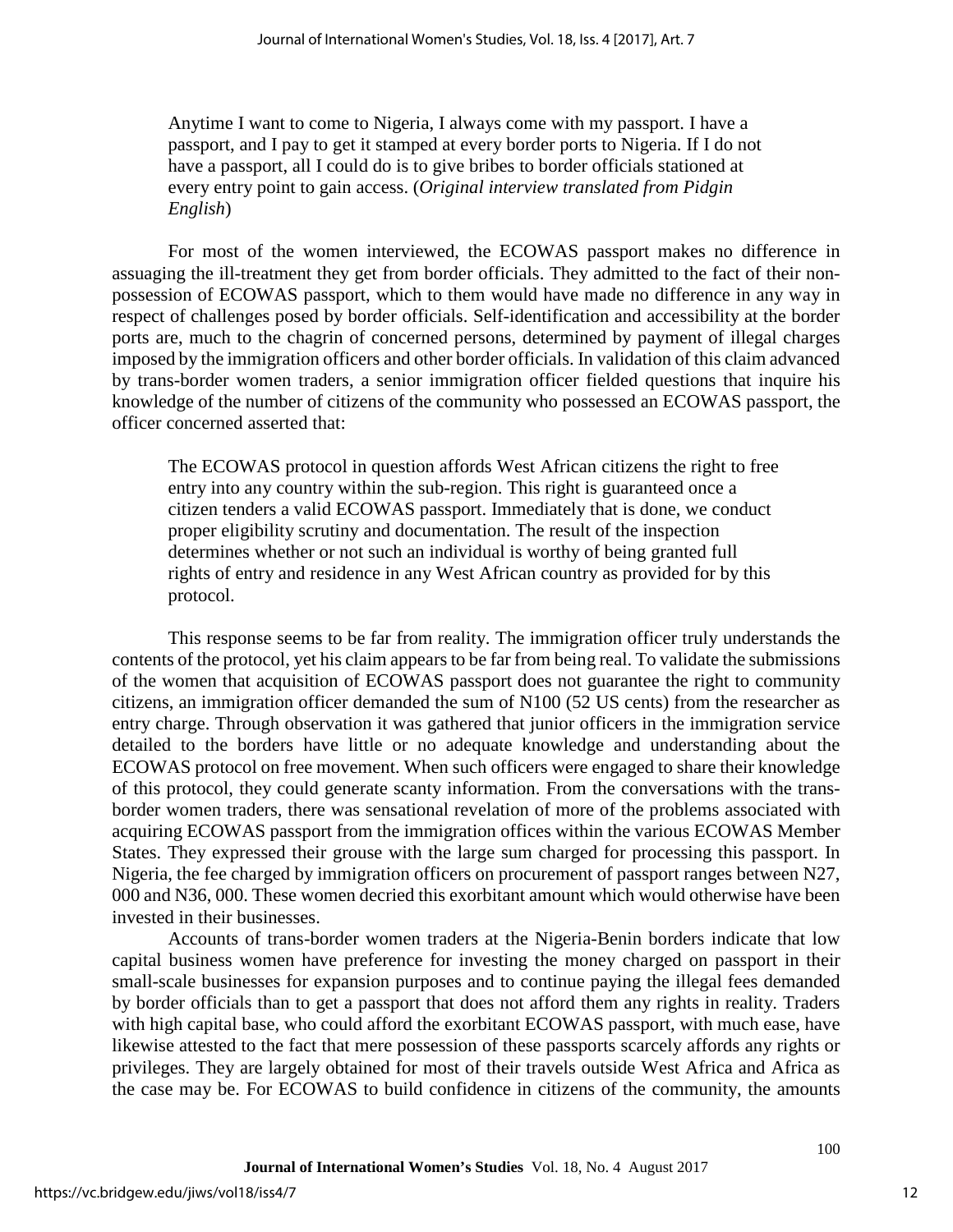charged on procurement of ECOWAS passport by Member States should be regulated. For example, it costs no more than \$110 USD and 86 Euros to procure a passport in the United States of America and France respectively. But it costs much more to obtain an international passport in Nigeria and some other West African countries. These countries could also make cross border movement easier for trans-border women traders as well as community citizens within the subregion through making amendments to provisions of the protocol. Rather than travel documents, presentation of a national identity card to border officials by the individual concerned should be emphasized, like what obtains in the Schengen area in Europe. Currently, as a member of the community, Nigeria is building national data base for all its citizens. This is laudable and should be emulated by other countries within the sub-region in order to eliminate exorbitant charges on ECOWAS passport.

The provisions below afford all ECOWAS citizens to carry out their business in the territory of any member states:

Article 2-4 of the 1990 supplementary protocol defines the right of establishment emphasizing non-discriminatory treatment of nationals and companies of other member states except as justified by exigencies of public order, security or health.

Article 2 of the 1989 supplementary protocol requires states to grant to Community citizens who are nationals of other member states "the right of residence in its territory for the purpose of seeking and carrying out income earning employment" Conditions and entitlements to residence (and thus seeking and carrying out of income earning employment) on possession of an ECOWAS passport.

However, trans-border women traders claimed that they face discrimination in the hands of local officials. Recounting her experience in Togo and Benin Republics, a Nigerian woman, Mrs. Sola Mauton said;

I used to operate a stall at a border market place in Togo but had to shut it down and relocate to Nigeria to extricate myself from discriminatory practices and extortions imposed by local officials and citizens. I faced the same challenge at the Benin border market. Since all my customers are from Nigeria, I have relocated to Badagry market in Lagos, Nigeria. Nevertheless, I do go to Togo to buy goods. (*Original interview translated from Yoruba language*).

A Beninese also has related experiences of cross border business women thus:

When we are transporting goods to Nigeria, customs officers extort money from us. The police officers also extort money from us. The immigration officers collect levies from us at entry points. The problem of the police is that once realize that you are not a Nigerian, they stop your vehicle and collect money from the driver and their own citizens. (Original interview translated from French language)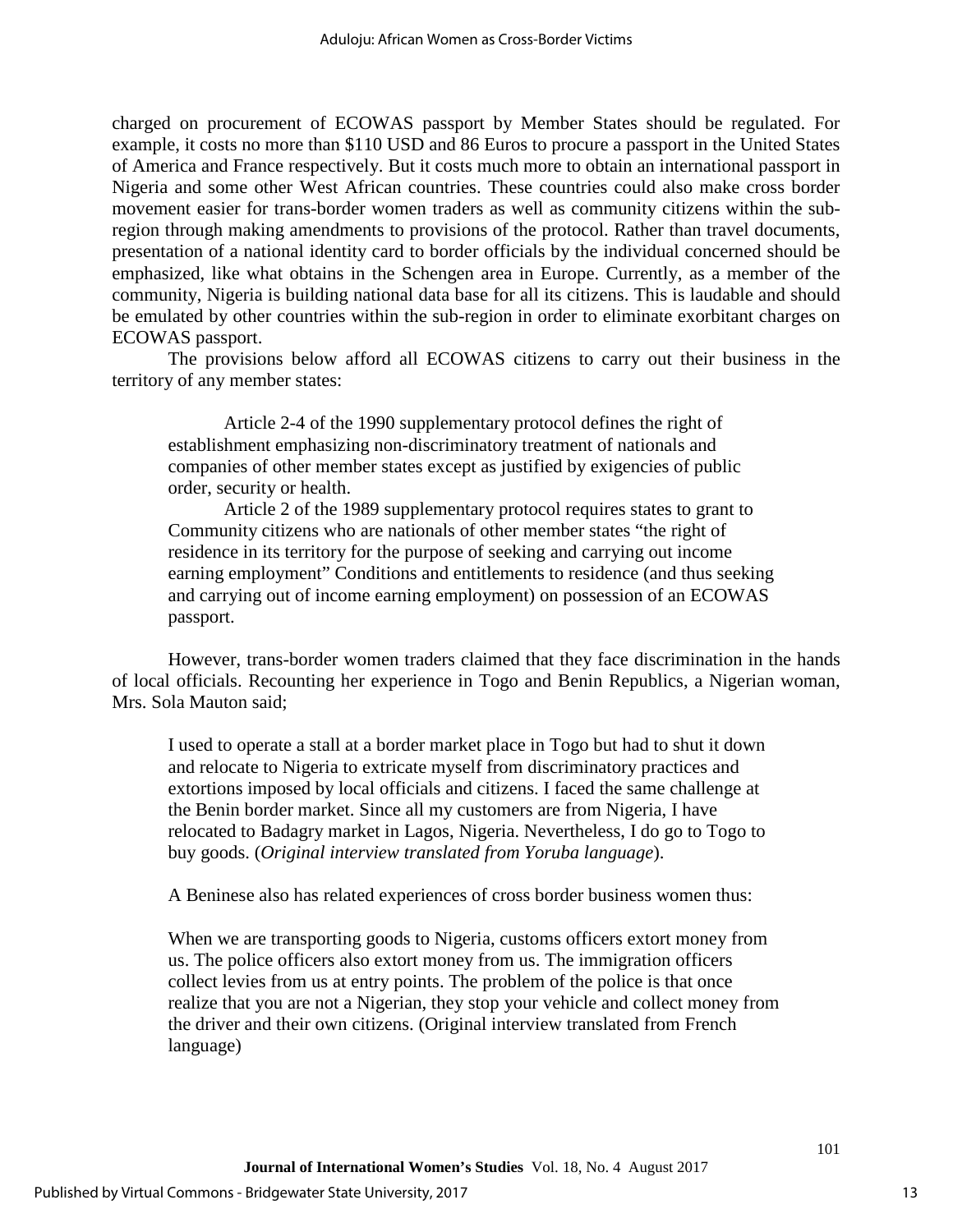Also, it was gathered from responses of the interviewees that provisions of the protocol as regards trading activities within an ECOWAS Member State exists on the protocol documents rather than being operationalized. Most of the women interviewed claimed that the local officials hide under the pretense that they are doing their job of protecting their territorial integrity and extort them. On extortion, an officer of the Nigerian Police Force has this to say:

We are here to do our job of protecting Nigeria's territorial integrity. And many among the trans-border women traders who attempt to smuggle contraband goods into the country have had to face interceptions from our brave and gallant men. They would confiscate the illegal items and hand them over to the relevant authorities (customs and immigration as the case may be). Those arrested by other officials are handed over to us (police) for prosecution.

When asked if the police extort money from trans-border women traders, another police officer responded thus: "We do no such thing as extort money from them even when they attempt to offer us bribe. We are ready to make arrest and prosecute any officer found guilty of this crime."

This officer's statement seems far from the truth. It is no news that border police are corrupt. Besides the claims by the trans-border women traders concerning the police and field observations showed that all the police check-points are points of extortions. Before a driver, conveying traders and their goods to their destinations, arrives a police check-point, they would have selected the money they would give the police and custom officers. The women claimed the drivers would have charged them the money to give the police and custom officers before leaving their respective places. This happens in most of the West African countries but is more severe in Nigeria.

From the arguments so far, it has been established that the provisions of the ECOWAS protocol on free movement of persons and establishment only exist on documents. It has not been fully implemented by Member States of the community. There are more restrictions on the movement of people within West Africa to the provisions of this protocol. One of the problems facing the operationalization of this protocol has been discovered in the course of this study to be largely ignorance by border officials in the sub-region about of its existence and inadequate education on the provisions of this protocol.

#### **Conclusion**

There is no doubt that the teeming population of trans-border women traders in West Africa has been neglected or gone unnoticed. Particularly, trans-border women traders at the Nigeria-Benin border face enormous challenges in their efforts to do business and trade in the sub-region. In spite of the ECOWAS protocol on free movement, their rights in the sub-region have frequently being infringed upon by border officers, thereby making the protocol unpopular and ECOWAS itself impotent. Other regional and sub-regional frameworks such as the EU have eradicated the challenges to free movement within their zone. This implies the credibility of ECOWAS to properly integrate the sub-region for development and for the benefit of its teeming women population is under scrutiny.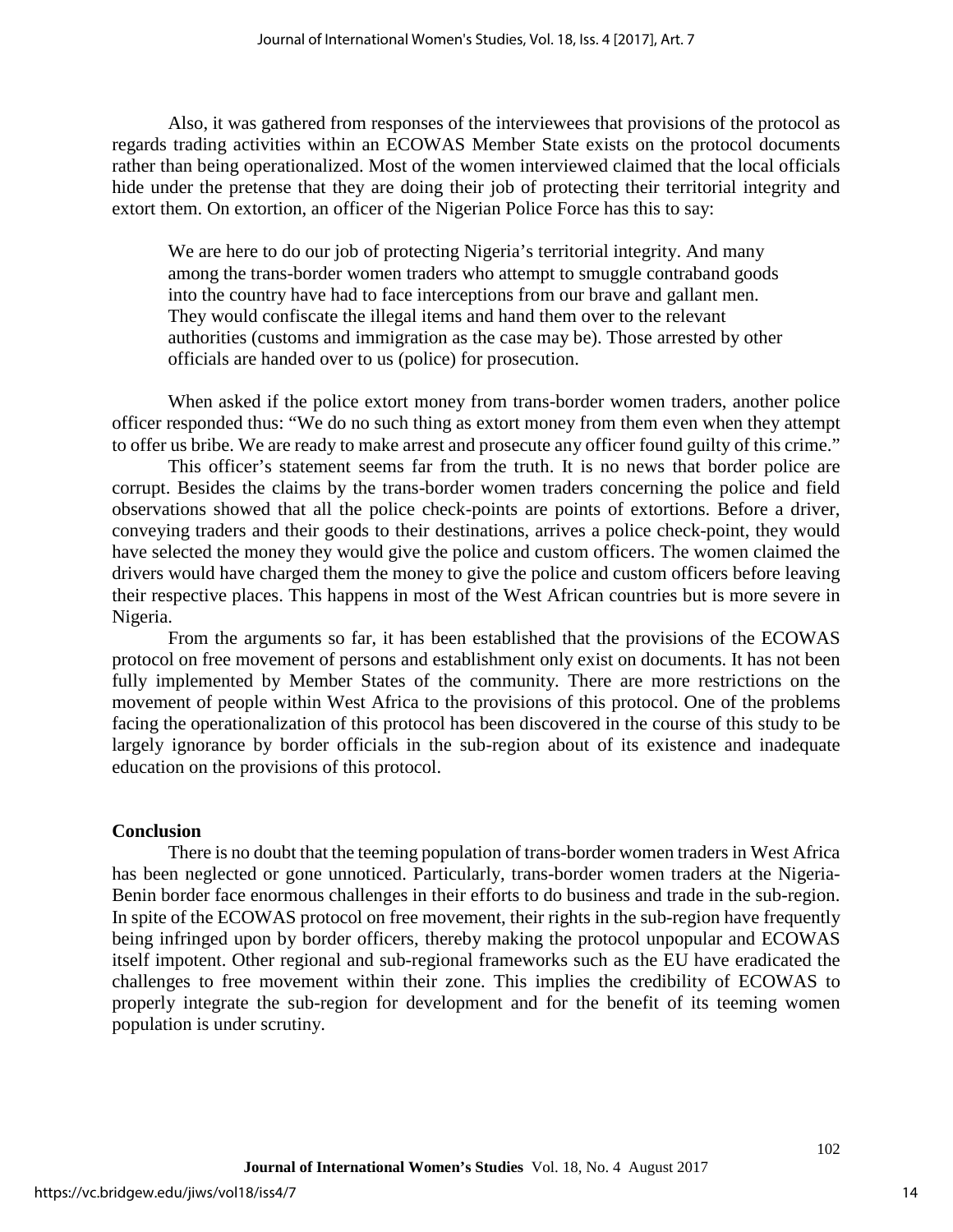## **References**

- Adeola, G. L. and Fayomi, Oluyemi (2012). "The Political and Security Implications of Cross Border Migration between Nigeria and Her Francophone Neighbours." *International Journal of Social Science Tomorrow,* Vol. 1, No. 3.
- Adepoju, A., Boulton, A. and Levin, M. (2007). "Promoting integration through mobility: Free Movement and the ECOWAS Protocol." *New Issues in Refugee Research*: Research Paper No 150. Geneva: UNHCR.
- Adetunji, Musilimu Adeyinka (2014). "Trans-Border Movement and Trading Activites across Nigeria– Benin Republic Border." *Mediterranean Journal of Social Sciences*, Vol. 5, No. 1.
- Aduloju, Ayodeji A. and Pratt, Omowunmi O. (2014). "Human Security and Developmental Crisis in the Contemporary West Africa." *Journal of Human Security,* Vol. 10, No. 2.
- Agyei, John and Clottey, Ezekiel ().Operationalizing ECOWAS Protocol on Free Movement of People among the Member States: Issues of Convergence, Divergence and Prospects for Sub-Regional Integration.
- [Alissa Ghils](http://www.ictsd.org/about-us/alissa-ghils) (2013). "How to help women cross-border traders in Africa?" *[Bridges Africa,](http://www.ictsd.org/bridges-news/Bridges-Africa)* Vol. 2, No 2. http://www.ictsd.org/bridges-news/bridges-africa/news/how-to-help-womencross-border-traders-in-africa
- Asiwaju, Anthony I. (2011). "Centring the Margins: Fifty Years of African Border Studies." *Africa Review of Books,* Vol. 7, No. 2.
- Bernard, C. B. and McCarthy, M. A. (2012). *Research Methods and Statistics*. Pearson Education Inc.
- Blum, Constanze (2014). *Cross-Border Flows Between Nigeria and Benin: What Are the Challenges for (Human) Security?* Abuja, Nigeria: Friedrich-Ebert-Stiftung.
- Boulton, A. (2009). "Local integration in West Africa." *Forced Migration Review,* Issue 33.
- Brase, C. H. and Brase, C. P. (2012). *Understandable Statistics: Concepts and Methods.* Boston, U.S.A: Brooks/Cole, Engage Learning.
- Central Asia Regional Economic Cooperation (CAREC). (2007). "Cross-Border Trade within the Central Asia Regional Economic Cooperation." Document Prepared by World Bank. http://www.carecprogram.org/uploads/ docs/Cross-Border-Trade-CAREC.pdf
- ECOWAS 1999. An ECOWAS Compendium on Movement, Right of Residence and Establishment. Abuja: ECOWAS Secretariat.
- ECOWAS. (1979). Protocol Relating to Free Movement of Persons, Residence and Establishment, Dakar, 29 May, A/P.1/5/79.
- ECOWAS. (1981). *Annual Report of the Executive Secretary of the ECOWAS, 1980-1981.* Lagos: ECOWAS Secretariat.
- ECOWAS. (1985). "Supplementary Protocol on the Code of Conduct for the Implementation on the Protocol on Free Movement of Persons, the Right of Residence and Establishment." Lome, 6 July, A/SP.1/7/85.
- ECOWAS. (1986). 'Supplementary Protocol on the Second Phase (Right of Residence) of the Protocol on Free Movement of Persons, the Right of Residence and Establishment', Abuja, 1 July, A/SP/.1/7/86.
- ECOWAS. (1990). "Supplementary Protocol on the Implementation of the Third Phase (Right of Establishment) of the Protocol on Free Movement of Persons, the Right of Residence and Establishment." Banjul, 30 May, A/SP.2/5/90.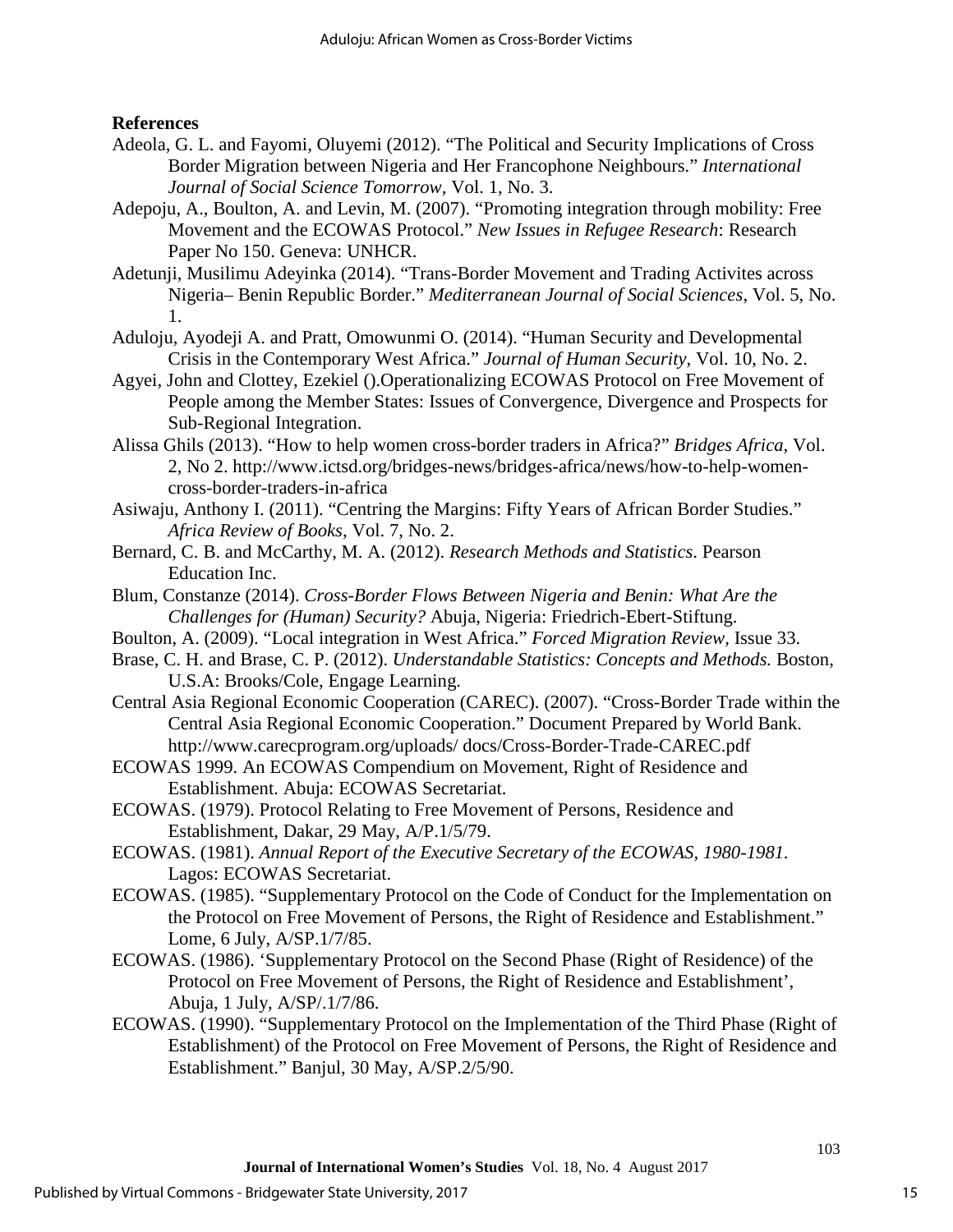- ECOWAS. (1993). "Treaty of ECOWAS." [Revised], Cotonou, 24 July, [www.sec.ecowas.int/](http://www.sec.ecowas.int/%20sitecedeao/english/stat-1.htm)  [sitecedeao/english/stat-1.htm](http://www.sec.ecowas.int/%20sitecedeao/english/stat-1.htm)
- European Union (2010). Freedom to Move and Live in Europe; A Guide to your Rights as an EU Citizen.http://ec.europa.eu/justice/policies/citizenship/docs/guide\_free\_movement\_low.p df
- Ewetan, Olabanji Olukayode and Urhie Ese (2014). Insecurity and Socio-Economic Development in Nigeria. Journal of Sustainable Development Studies, Vol. 5, No. 1.
- Fawole, A. (2003). *Nigeria's External Relations and Foreign Policy under Military Rule 1966- 1999.* Ile-Ife: Obafemi Awolowo University Press.
- Francis, David J. (2009). "Peacekeeping in a Bad Neighbourhood: ECOWAS in Peace and Security in West Africa." *African Journal of Conflict Resolution*, Vol. 9, No. 1.
- Gilles Olakounlé Yabi (2010) The Role of ECOWAS in Managing Political Crisis and Conflict The Cases of Guinea and Guinea-Bissau. Abuja, Nigeria: Friedrich-Ebert-Stiftung.
- Gyampa, Nana Kwame Amoako (2014). "Women Cross Border Traders In West Africa Go Through Violence, Harassment And Stigmatization." https://www.modernghana.com/news /586472/1/women-cross-border-traders-in-westafrica-go-throu.html
- Jubril Olayiwola Jawando, Ezekiel Oluwagbemiga Adeyemi and Busoye Oguntola-Laguda (2012). "Survival Strategies of Women in Informal Cross Border Trade along Lagos-Seme Border Axis." *Global Journal of Human Social Science, Sociology, Economics & Political Science,* Vol. 12, Issue 9.
- Kouyate, L. (2013). "Shaping West Africa's Future: Shift from National to Regional Framework. ECOWAS Executive Secretary's Report. Created and maintained by the Community Computer Centre (CCC) in collaboration with the Department of Communication.
- Ladan-Baki, Ibrahim Sada (2014). Corruption and Security Challenges in Developing Countries. *International Journal of Politics and Good Governance*, Vol. 5, No. 5. 2.
- McNamara, Carter (1999). *General Guidelines for Conducting Interviews.* Minnesota.
- Obuah, Emmanuel (2010). Combating Corruption in a "Failed" State: The Nigerian Economic and Financial Crimes Commission (EFCC). *Journal of Sustainable Development in Africa,* Vol. 12, No.1.
- Okom, Michael P. and Udoaka, Edem E. (2002). "Actualizing the ECOWAS Dream of a Borderless Region: Issues, Prospects and Options." *American Journal of Social Issues and Humanities,* Vol. 2, No. 3.
- Onwuka, R. I. (1982). "The ECOWAS Protocol on the Free Movement of Persons: A Threat to Nigerian Security? *African Affairs,* Vol. 81, No. 323.
- Opanike, Abimbola, Aduloju, Ayodeji Anthony and Adenipekun, Lawrence O. (2015). "ECOWAS Protocol on Free Movement and Trans-border Security in West Africa." *Covenant University Journal of Politics and International Affairs (CUJPIA)*, Vol. 3 No. 1.
- Opanike, Abimbola, Olayode, Kehinde and Aduloju, Ayodeji A. (Forthcoming). ECOWAS Protocol on Free Movement and Its Security Challenges for Nigeria. (Under Peer review in *African Conflict and Peacebuilding Review (ACPR),* Chicago, United States.
- Shirley, D., Stanley W., and Daniel, C. (2004). *Statistics for Research*. New Jersey: John Wiley and Sons Inc.
- Sossou-Agbo, Anani Lazare (2013). "Importance of Borders in West African Economic Space." *Eurasia Border Review,* Vol. 4, No. 2.